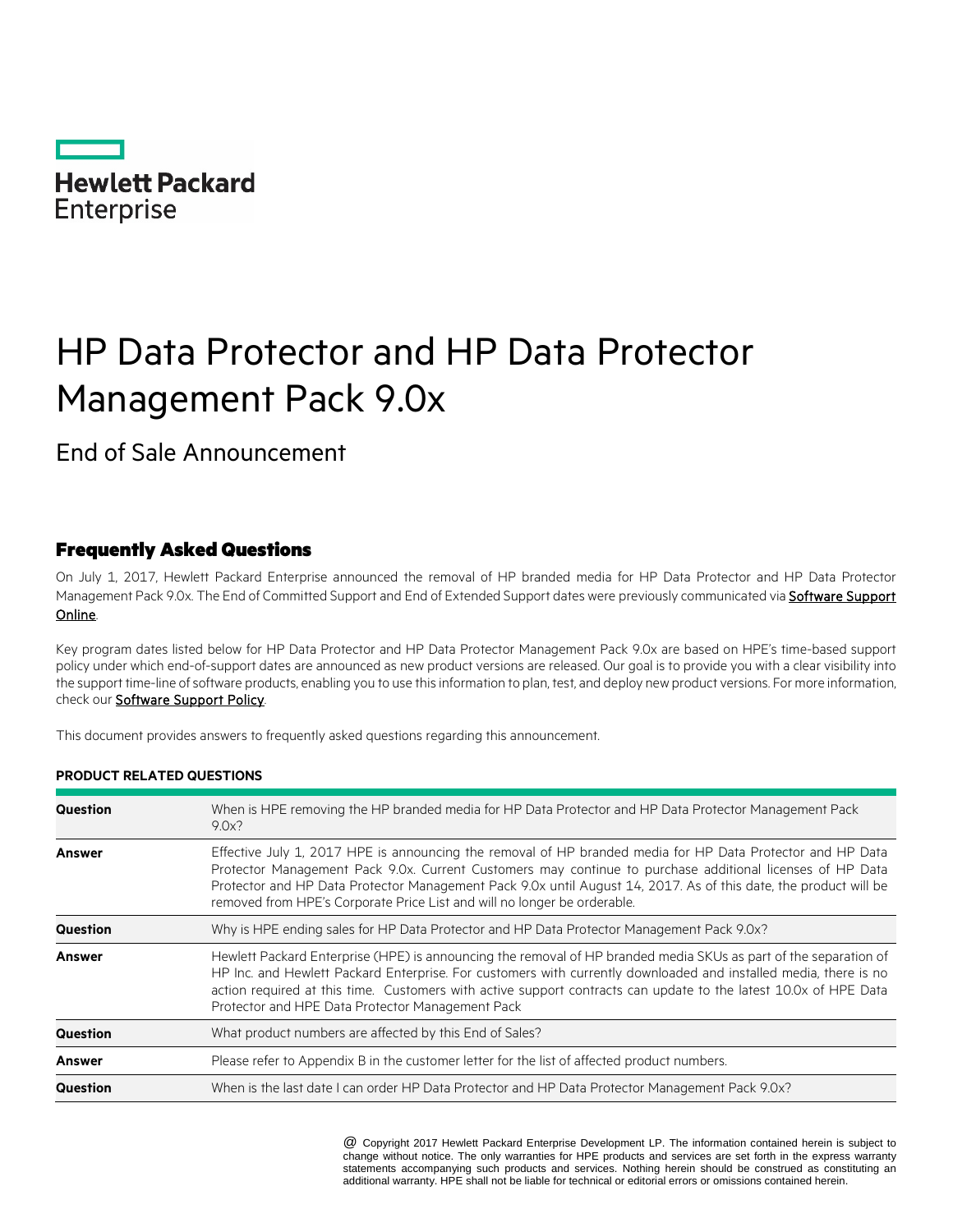| <b>Answer</b>   | HP Data Protector and HP Data Protector Management Pack 9.0x will continue to be available for purchase to current<br>support customers through August 14, 2017. As of that date, you will no longer be able to purchase additional licenses<br>of this product version. |  |  |
|-----------------|--------------------------------------------------------------------------------------------------------------------------------------------------------------------------------------------------------------------------------------------------------------------------|--|--|
| Question        | Can I still purchase additional licenses for HP Data Protector and HP Data Protector Management Pack? If yes, how?                                                                                                                                                       |  |  |
| <b>Answer</b>   | Incremental licenses may be purchased using the active license SKUs.                                                                                                                                                                                                     |  |  |
| Question        | What version of HPE Data Protector and HPE Data Protector Management Pack is currently available and what update<br>plans do you have for the product, if any?                                                                                                           |  |  |
| <b>Answer</b>   | The latest version is 10.0x. Please check <b>hpe.com/software/home</b> or otherwise check with your local HPE sales<br>representative or HPE business partner for the latest information.                                                                                |  |  |
| <b>Question</b> | Who can I contact if I have more questions with regards to this product obsolescence?                                                                                                                                                                                    |  |  |
| <b>Answer</b>   | You have several options available to you:<br>Contact your local HPE sales representative or your local HPE business partner:<br>hpe.com/software/home<br>Web Self Solve:<br>hpe.com/software/support<br><b>HPE Technical Support:</b>                                   |  |  |
|                 | hpe.com/software/support (click on Support Contact & Community → Contact Us → Phone)                                                                                                                                                                                     |  |  |
| <b>Question</b> | What are the hardware requirements to update to HPE Data Protector and HPE Data Protector Management Pack<br>10.0x?                                                                                                                                                      |  |  |
| <b>Answer</b>   | Hardware requirements will vary depending on your operating system, please review the appropriate System<br>Requirements and Compatibility Matrix document or contact your local HPE sales representative or HPE business<br>partner for further assistance.             |  |  |
| <b>Question</b> | Where can I find update information for HP Data Protector and HP Data Protector Management Pack 9.0x?                                                                                                                                                                    |  |  |
| <b>Answer</b>   | Your local HPE sales representative or HPE business partner can help you get this information.                                                                                                                                                                           |  |  |
| Question        | I plan to update / migrate my HP Data Protector and HP Data Protector Management Pack 9.0x environment using<br>in-house technical resources. Where do I get all the required software?                                                                                  |  |  |
| <b>Answer</b>   | All HP Data Protector and HP Data Protector Management Pack 9.0x support customers can download HPE Data<br>Protector and HPE Data Protector Management Pack 10.0x media at Hewlett Packard Enterprise Software<br><b>Licenses and Downloads Portal</b>                  |  |  |
| <b>Question</b> | What is the concurrent support time period?                                                                                                                                                                                                                              |  |  |
| <b>Answer</b>   | There will be 6 months of concurrent support for updating to HPE Data Protector and HPE Data Protector<br>Management Pack 10.0x.                                                                                                                                         |  |  |

### **SUPPORT CONTRACT RELATED QUESTIONS**

| <b>Question</b> |                        | What is the End of Committed Support date?                                                                                                                                                                                                |                                  |  |  |
|-----------------|------------------------|-------------------------------------------------------------------------------------------------------------------------------------------------------------------------------------------------------------------------------------------|----------------------------------|--|--|
| Answer          | listed on the table.   | The End of Committed Support date for HP Data Protector and HP Data Protector Management Pack 9.0x are listed<br>in the table below. These dates were announced on <b>Software Support Online</b> on the End of Support Notification date |                                  |  |  |
|                 | Version                | End of Committed Support Date                                                                                                                                                                                                             | End of Support Notification Date |  |  |
|                 | HP Data Protector 9.0x | Jun 30, 2018                                                                                                                                                                                                                              | Dec 11, 2014                     |  |  |

\* @ Copyright 2017 Hewlett Packard Enterprise Development LP. The information contained herein is subject to change without notice. The only warranties for HPE products and services are set forth in the express warranty statements accompanying such products and services. Nothing herein should be construed as constituting an additional warranty. HPE shall not be liable for technical or editorial errors or omissions contained herein.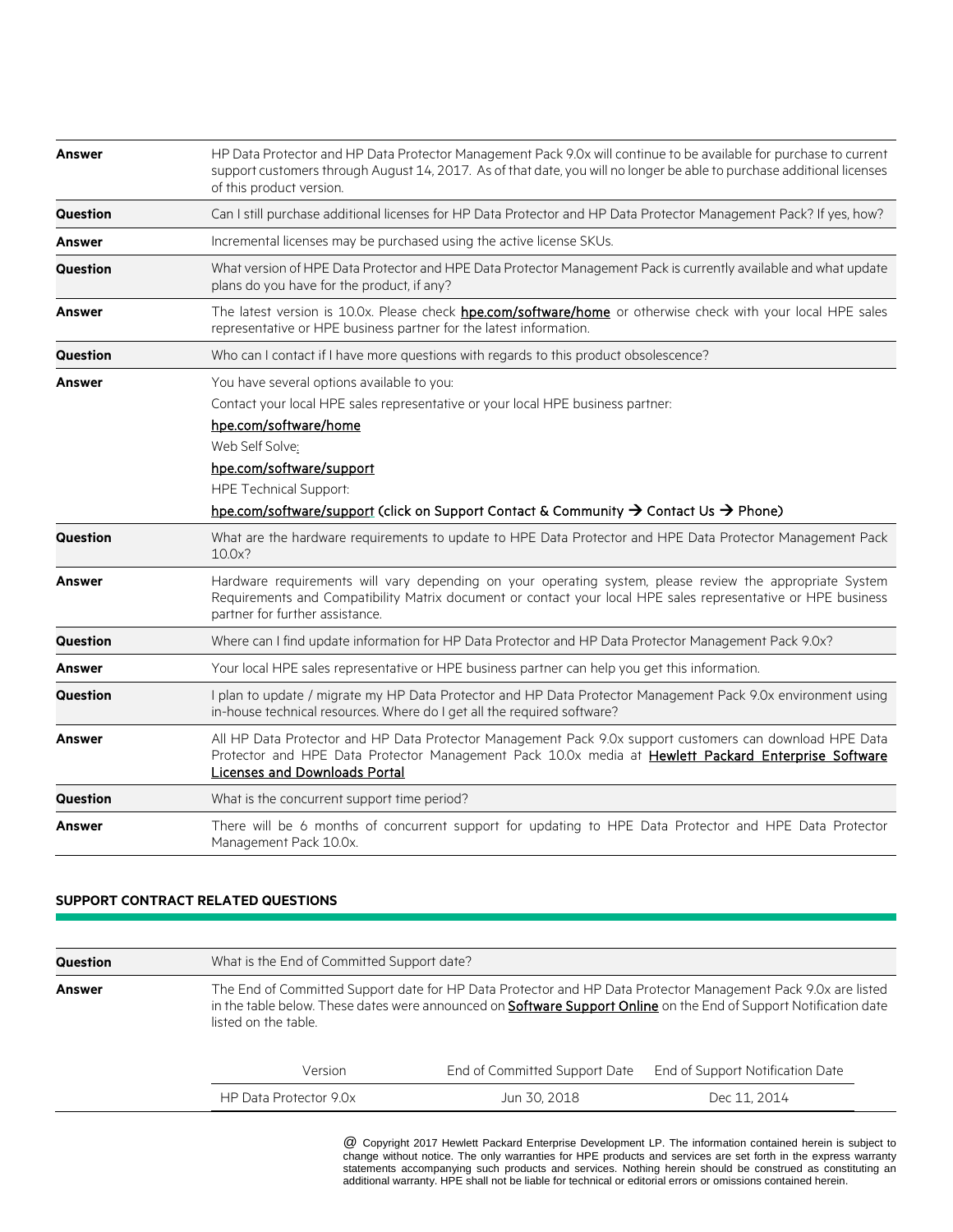|                 | HP Data Protector Management<br>Pack 9.0x                                                                                                                                                                                                                                                                                                                                                                                                                                                                                                                                                                                                                                               | Dec 31, 2017                 | Jan 23, 2015                                                                                                      |  |
|-----------------|-----------------------------------------------------------------------------------------------------------------------------------------------------------------------------------------------------------------------------------------------------------------------------------------------------------------------------------------------------------------------------------------------------------------------------------------------------------------------------------------------------------------------------------------------------------------------------------------------------------------------------------------------------------------------------------------|------------------------------|-------------------------------------------------------------------------------------------------------------------|--|
|                 | As of the End of Committed Support date, customer support activities for this version will cease, this includes:<br>Security Rule updates<br>Product updates<br>$\bullet$                                                                                                                                                                                                                                                                                                                                                                                                                                                                                                               |                              |                                                                                                                   |  |
| <b>Question</b> | What is the End of Extended Support date?                                                                                                                                                                                                                                                                                                                                                                                                                                                                                                                                                                                                                                               |                              |                                                                                                                   |  |
| Answer          | The End of Extended Support date for HP Application Lifecycle Management and HP Quality Center Enterprise 12.0x<br>& 12.2x are listed on the table below. These dates were announced on Software Support Online on the End of<br>Support Notification date included in the table. During the 2 year Extended Support period, you have access to existing<br>patches, fixes and telephone support.                                                                                                                                                                                                                                                                                       |                              |                                                                                                                   |  |
|                 | Version                                                                                                                                                                                                                                                                                                                                                                                                                                                                                                                                                                                                                                                                                 | End of Extended Support Date | End of Support Notification Date                                                                                  |  |
|                 | HP Data Protector 9.0x                                                                                                                                                                                                                                                                                                                                                                                                                                                                                                                                                                                                                                                                  | Jun 30, 2020                 | Dec 11, 2014                                                                                                      |  |
|                 | HP Data Protector Management<br>Pack 9.0x                                                                                                                                                                                                                                                                                                                                                                                                                                                                                                                                                                                                                                               | Dec 31, 2019                 | Jan 23, 2015                                                                                                      |  |
| Question        | Are there any other key dates I need to be aware of?                                                                                                                                                                                                                                                                                                                                                                                                                                                                                                                                                                                                                                    |                              |                                                                                                                   |  |
| Answer          | Please see customer letter, page 1, for key dates.                                                                                                                                                                                                                                                                                                                                                                                                                                                                                                                                                                                                                                      |                              |                                                                                                                   |  |
| <b>Question</b> | What are my obsolescence options?                                                                                                                                                                                                                                                                                                                                                                                                                                                                                                                                                                                                                                                       |                              |                                                                                                                   |  |
| Answer          | You have the option to continue using HP Data Protector and HP Data Protector Management Pack 9.0x. HPE will<br>stop providing committed support HP Data Protector and HP Data Protector Management Pack 9.0x on the End of<br>Committed Support dates included in this FAQ. Extended Support will continue to be available through the dates<br>included in this FAQ. You are encouraged to begin reviewing your business requirements for HP Data Protector and<br>HP Data Protector Management Pack 9.0x. You are also encouraged to contact your local HPE sales representative<br>or HPE business partner for help in determining migration options that meet your business needs. |                              |                                                                                                                   |  |
| <b>Question</b> | Can I get a support contract for technical support only, without having to pay for updates?                                                                                                                                                                                                                                                                                                                                                                                                                                                                                                                                                                                             |                              |                                                                                                                   |  |
| Answer          | No, support contracts include both technical support and software updates.                                                                                                                                                                                                                                                                                                                                                                                                                                                                                                                                                                                                              |                              |                                                                                                                   |  |
| Question        | Should there be a defect with a version of HP Data Protector and HP Data Protector Management Pack for which no<br>defect fixing is done anymore, can I pay for a fix to be implemented on my request?                                                                                                                                                                                                                                                                                                                                                                                                                                                                                  |                              |                                                                                                                   |  |
| Answer          | HPE may choose to offer defect fixes at a premium price, depending on available resources.                                                                                                                                                                                                                                                                                                                                                                                                                                                                                                                                                                                              |                              |                                                                                                                   |  |
| Question        | If I am on a support contract, what will I be entitled to?                                                                                                                                                                                                                                                                                                                                                                                                                                                                                                                                                                                                                              |                              |                                                                                                                   |  |
| Answer          | You should have received a letter or electronic notification from HPE to inform you about the availability of HPE Data<br>Protector and HPE Data Protector Management Pack 10.0x for support customers, what license(s) you were entitled<br>to under your support contract and how to sign up for it. Your local HPE sales and support representatives or your<br>HPE business partner can help provide information and assistance to enable your update migration to be easy and<br>successful.                                                                                                                                                                                       |                              |                                                                                                                   |  |
| Question        | When I update from HP Data Protector and HP Data Protector Management Pack 9.0x to HPE Data Protector and<br>HPE Data Protector Management Pack 10.0x, can I continue my existing support contracts until they expire?                                                                                                                                                                                                                                                                                                                                                                                                                                                                  |                              |                                                                                                                   |  |
| Answer          | Yes, your support contract will be updated automatically at the next renewal time.                                                                                                                                                                                                                                                                                                                                                                                                                                                                                                                                                                                                      |                              |                                                                                                                   |  |
| Question        | When I update from HP Data Protector and HP Data Protector Management Pack 9.0x to HPE Data Protector and<br>HPE Data Protector Management Pack 10.0x, can I expect the same support pricing compared to HP Data Protector<br>and HP Data Protector Management Pack 9.0x?                                                                                                                                                                                                                                                                                                                                                                                                               |                              |                                                                                                                   |  |
| Answer          | to know the difference in support pricing, if any.                                                                                                                                                                                                                                                                                                                                                                                                                                                                                                                                                                                                                                      |                              | Not necessarily. Each product support price is determined independently. Please work with your HPE representative |  |

\* @ Copyright 2017 Hewlett Packard Enterprise Development LP. The information contained herein is subject to change without notice. The only warranties for HPE products and services are set forth in the express warranty statements accompanying such products and services. Nothing herein should be construed as constituting an additional warranty. HPE shall not be liable for technical or editorial errors or omissions contained herein.